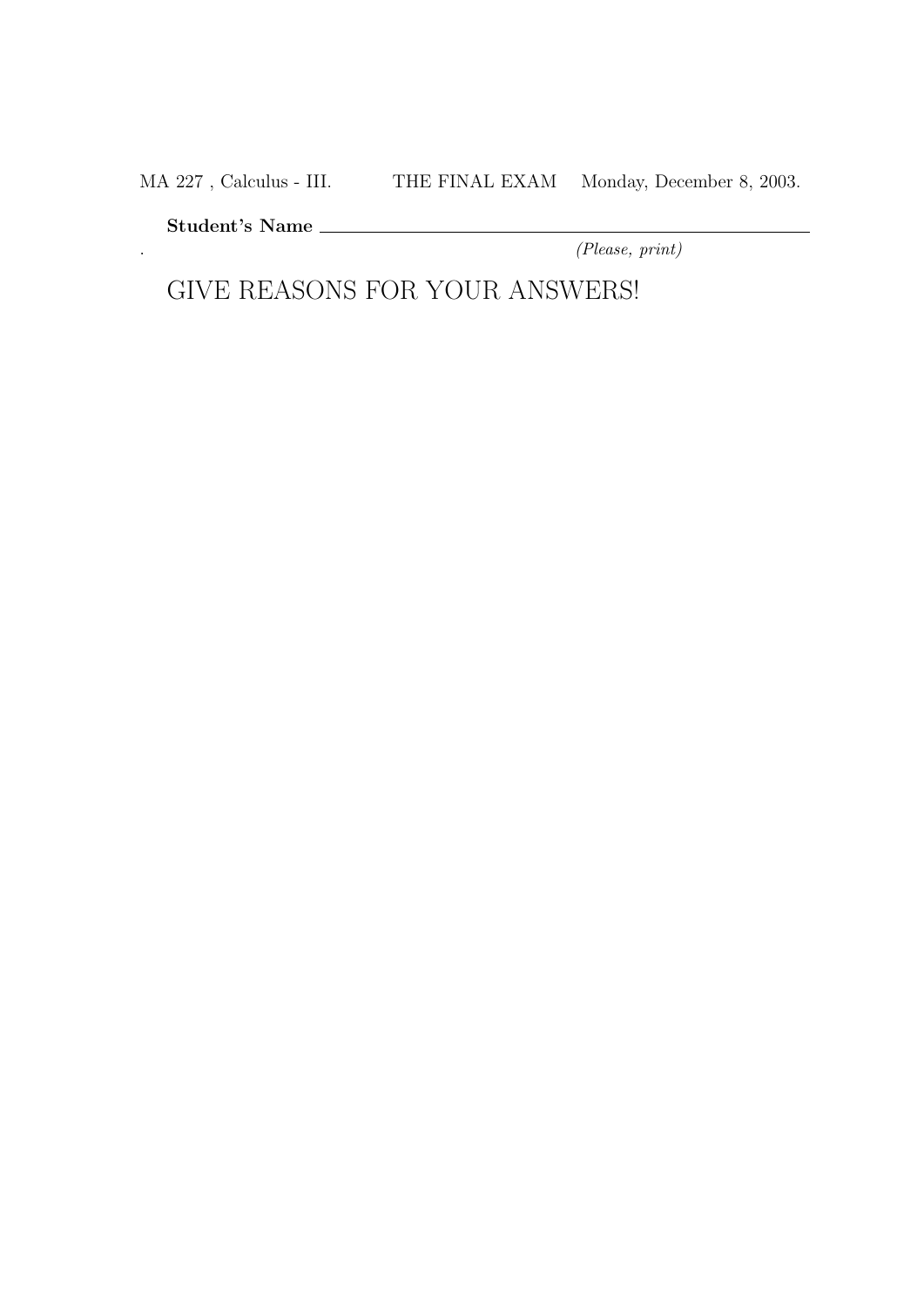## CODE:

I. (10%) Find the length of the curve:

$$
\vec{r}(t) = (2\sin t, 5t, 2\cos t), -10 \le t \le 10.
$$

II. (10%) Find the equation of the tangent plane to the surface  $z = y^2 - x^2$  at the point on the surface corresponding to  $x = 0, y = 2$ .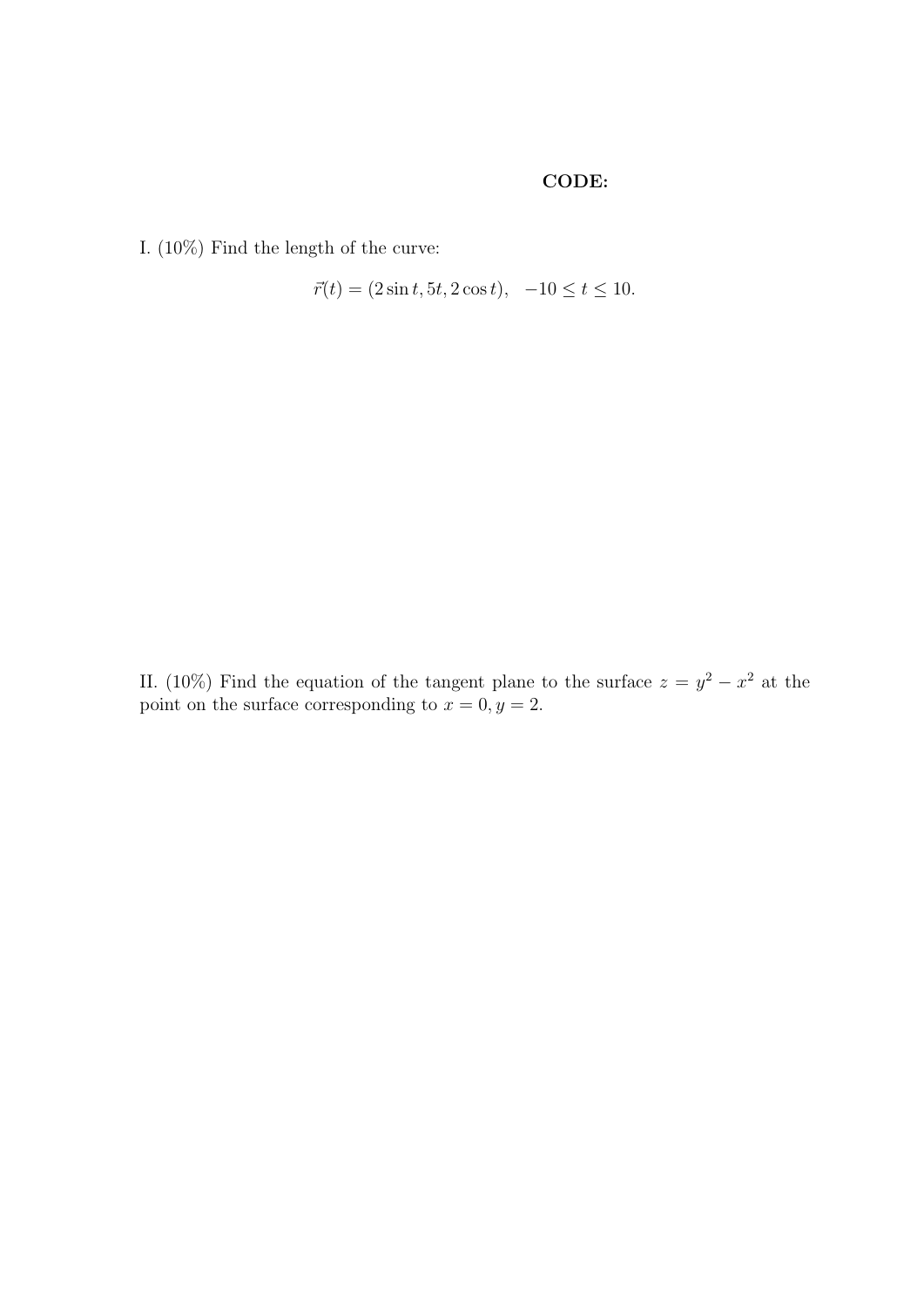III. (10%) Find the linearization of the function  $f(x, y) = e^x \cos(xy)$  at the point  $(0, 0)$ . Use the linearization to calculate  $f(0.01, -0.02)$ .

IV. (10%) Use the chain rule to find  $\frac{\partial u}{\partial t}$ ,  $\frac{\partial u}{\partial s}$ :

$$
u(x, y) = xy + yz + zx,
$$
  

$$
x = st, y = e^{st}, z = t2.
$$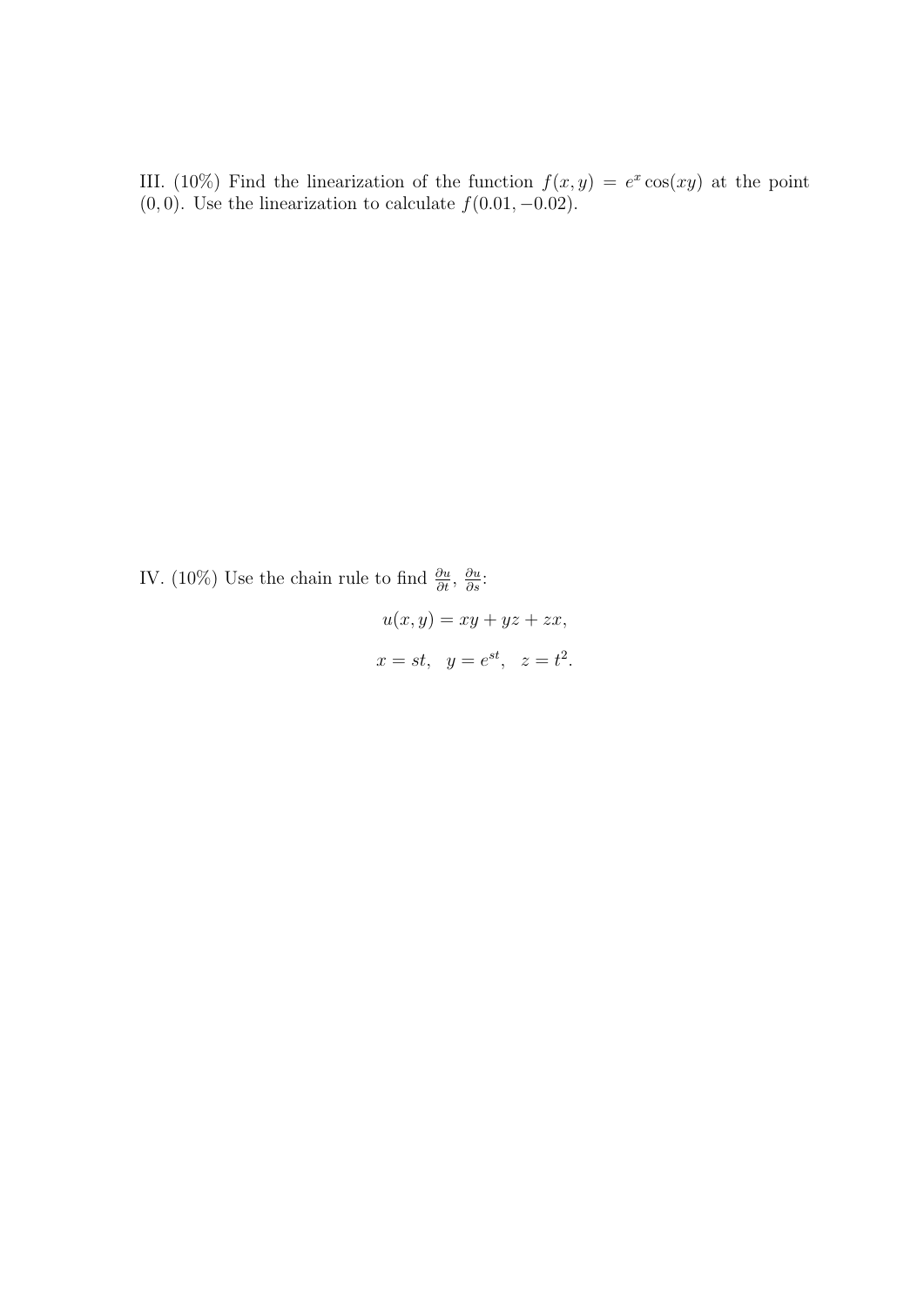V. (10%)

a) Find the gradient of  $f(x, y, z) = xy^2z^3$  at the point  $P(1, -2, 1)$ .

b) Find the derivative of the function in the direction of the vector  $\vec{u} = \frac{1}{\sqrt{2}}$  $\frac{1}{3}(1,-1,1)$ at the same point P.

VI. (10%) Find the maximum value of the directional derivative of the function

$$
f(x, y, z) = x + \frac{y}{z},
$$

at the point  $(4, 3, -1)$  and the direction in which it occurs.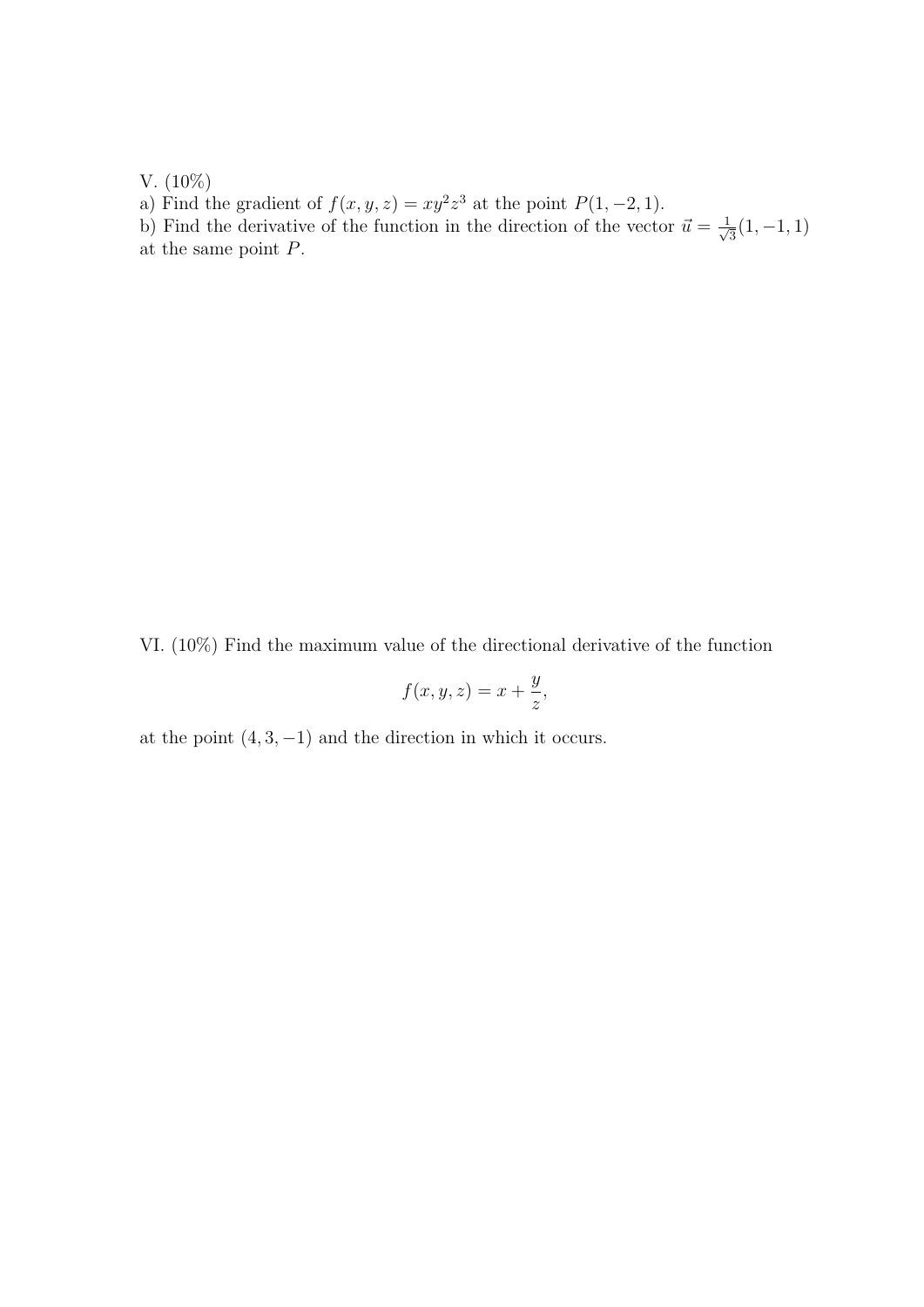VII. (10%) Find local maxima (if any), local minima (if any) and saddle points (if any) of the function:

$$
f(x,y) = 4xy - x^4 - y^4.
$$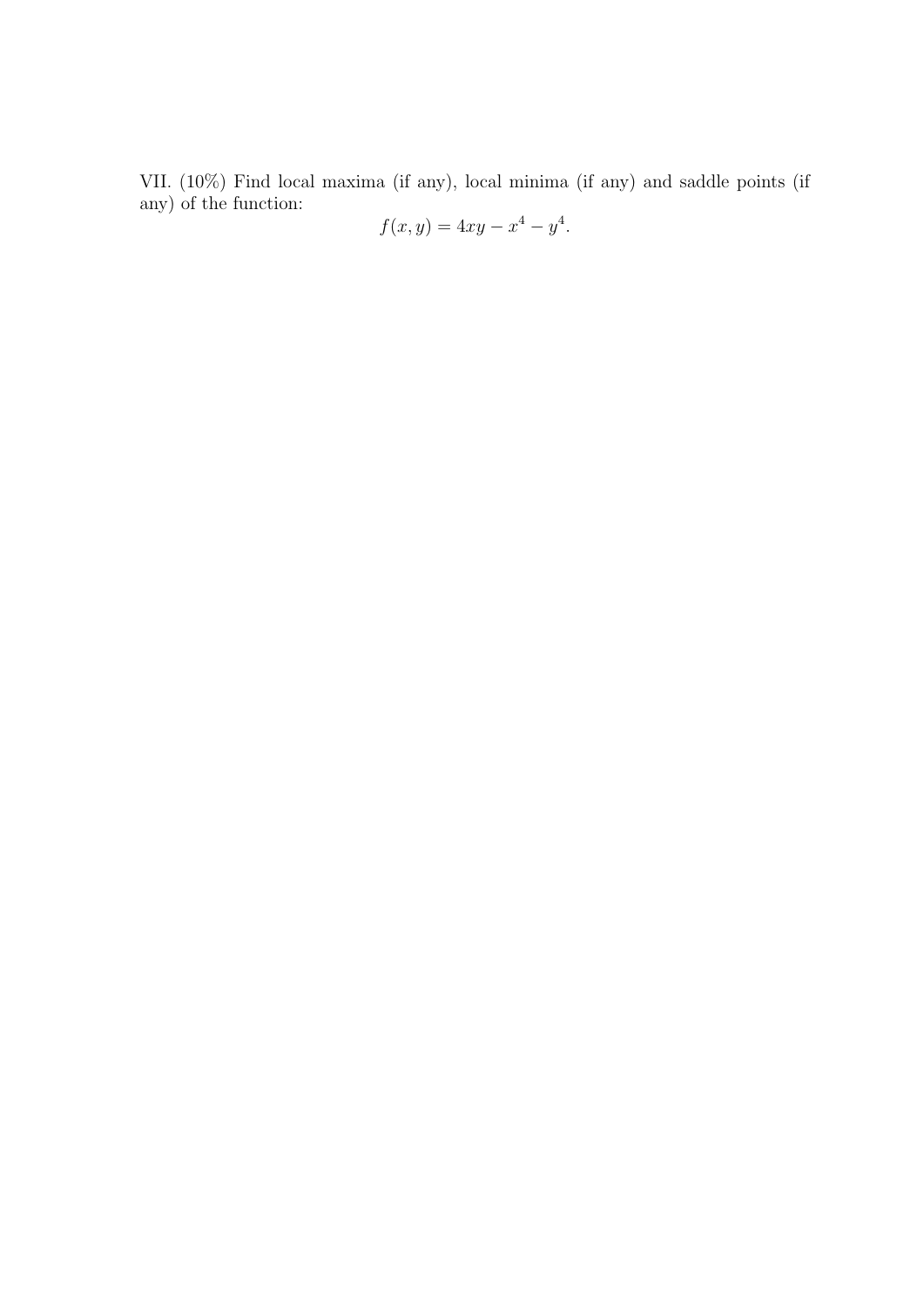VIII. (10%) Find

$$
\int_D \int ye^x dA,
$$

where  $D$  is a triangle region with vertices  $(0,0)$ ,  $(2,4)$ ,  $(6,0)$ .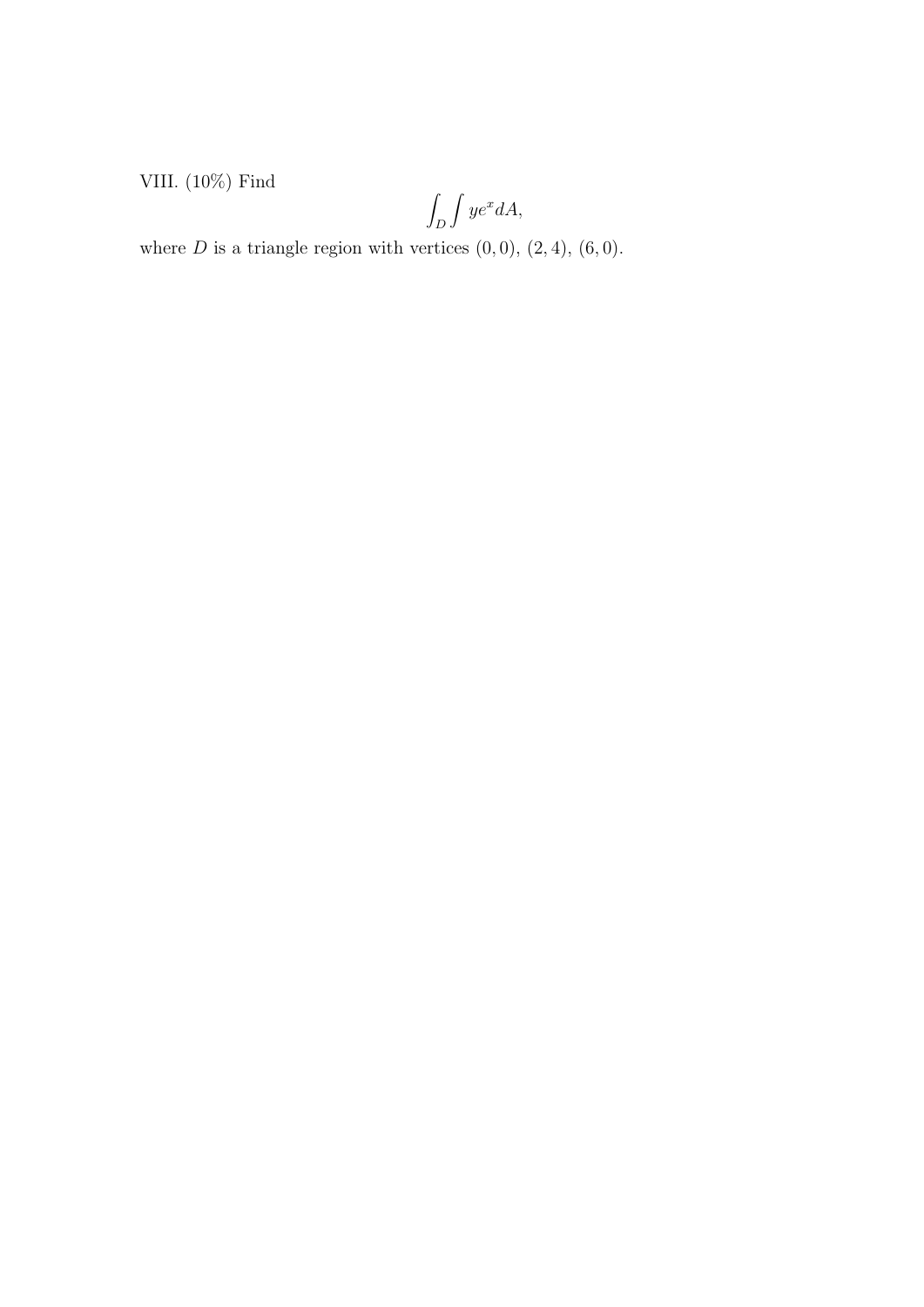IX. (10%) Find the volume of the solid bounded with the cylinder  $x^2 + y^2 = 1$ , the plane  $z = 0$  and the paraboloid  $z = 4 - x^2 - y^2$ .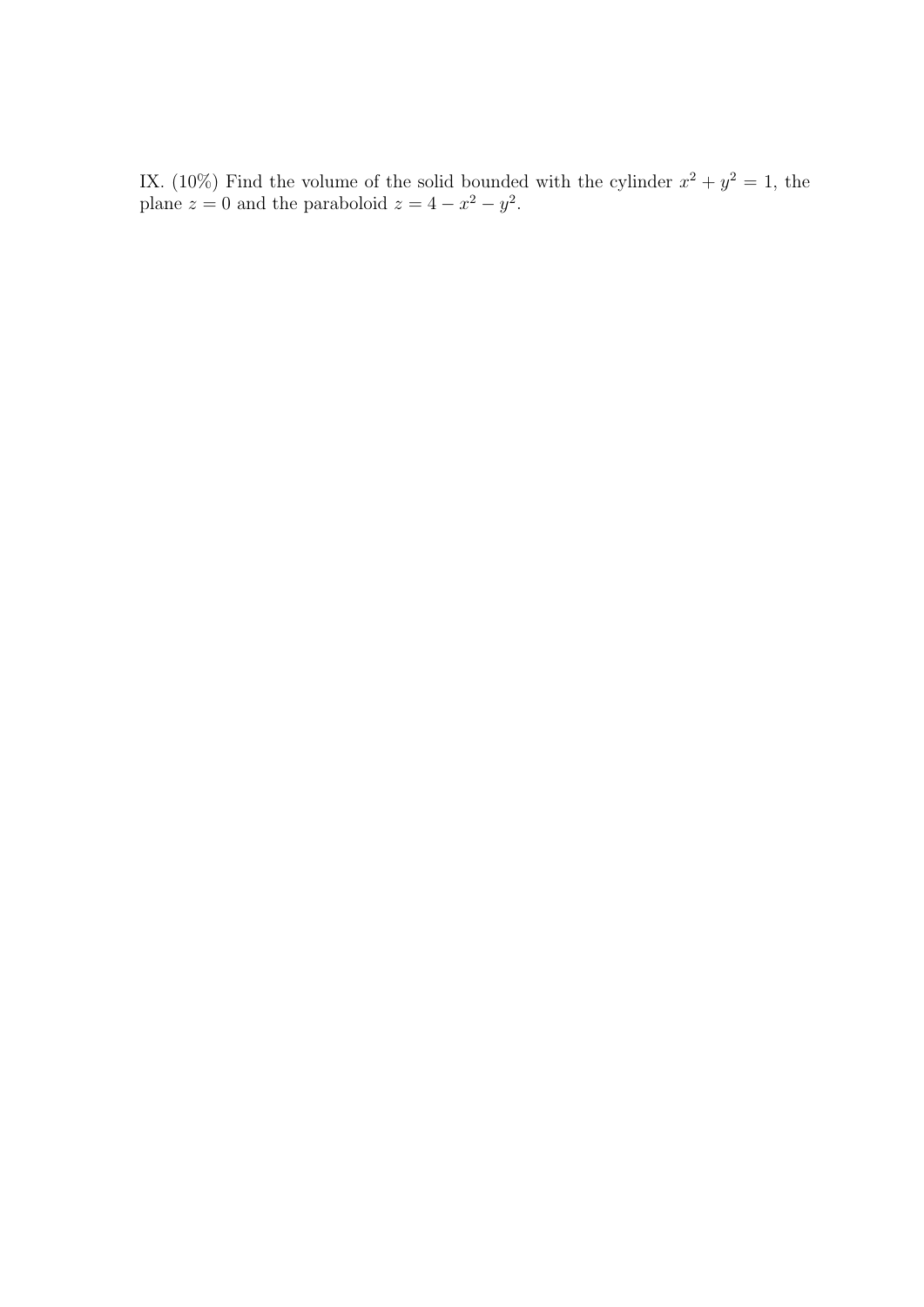X (10%). Use spherical coordinates to find the volume of a sphere of radius  $a$ .